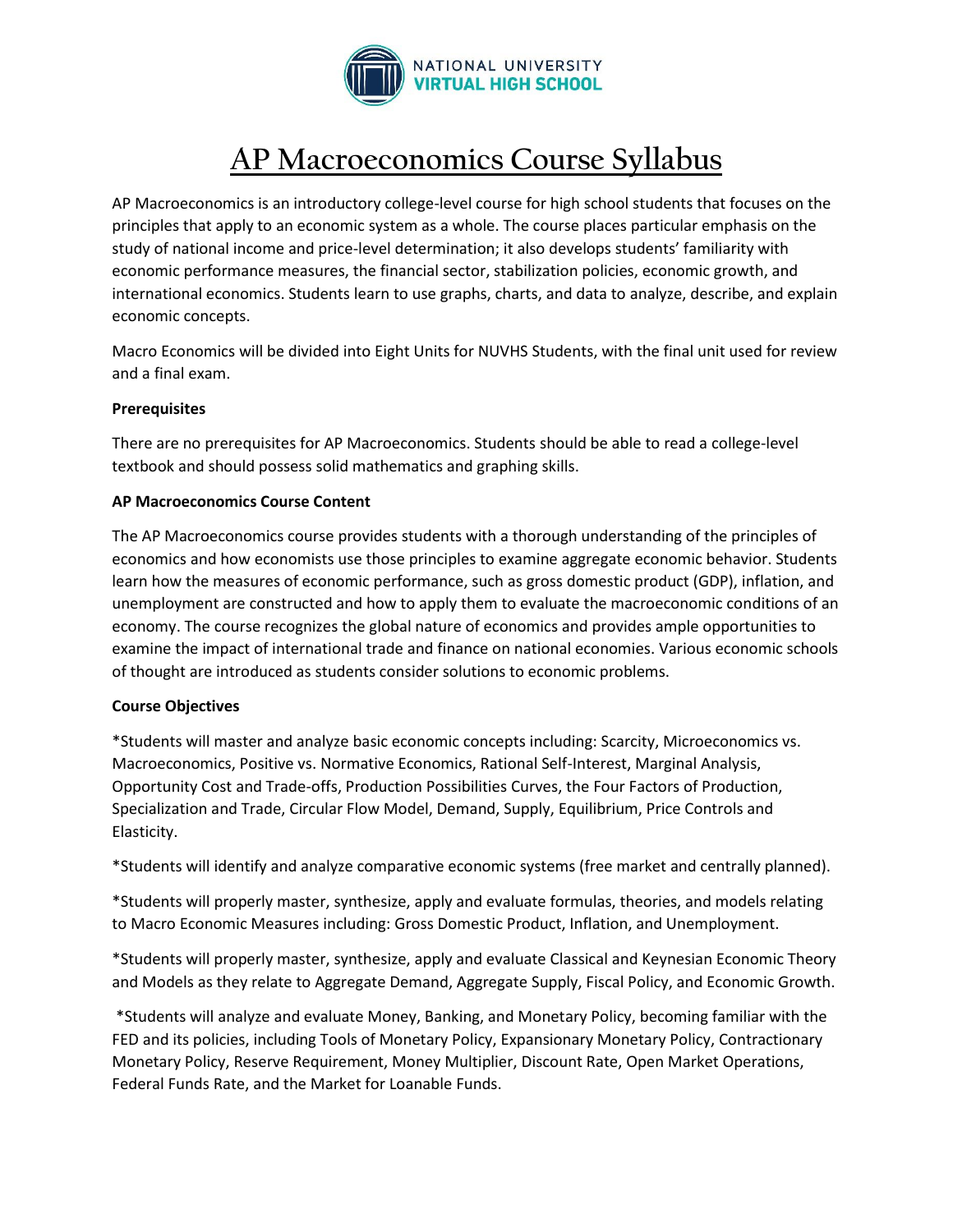

\*Students will analyze and evaluate Trade and Foreign Exchange, properly synthesizing information and models involving exchange rates and balance of trade theories.

## **Required Text:**

Publisher: Pearson Title: Foundations of Macroeconomics 9/e Author(s): Bade and Parkin Year Published: 2021 Student edition text: ISBN  0-13-589401-8

**Pearson ancillaries to include slide presentations, student study guides, interactive economic animation, section/chapter quizzes, graphing practice, chapter video summary, self-assessment modules.** 

**Assessments Pearson Chapter Checkpoints (MC, Short Answer, FRQ, T/F questions)** 

**Unit Exams, Mid-Term (Units 1-4), and Capstone (Units 1-8) Exams, including Multiple Choice and FRQ assessment.** 

## *Unit I. Basic Economic Concepts (Chapters 1,2; pp 1-54)*

*Assignments: Pearson Study Guide: Checkpoints 1; 1.1; 1.2; 2.1; 2.2; 2.3* 

- I. **Content**
	- **A. Scarcity, choice and opportunity costs**
	- **B. Production possibilities curve**
	- **C. Comparative advantage, absolute advantage, specialization and exchange**
	- **D. Demand, supply and market equilibrium**
	- **E. Macroeconomic issues: business cycle, unemployment, inflation, and growth**

#### **II. Student Objectives/Assignments**

- **A. Define the science of economics**
- **B. Distinguish between opportunity cost, scarcity and trade-offs.**
- **C. Distinguish between macroeconomics and microeconomics**
- **D. List the three basic economic questions**
- **E. Define comparative advantage**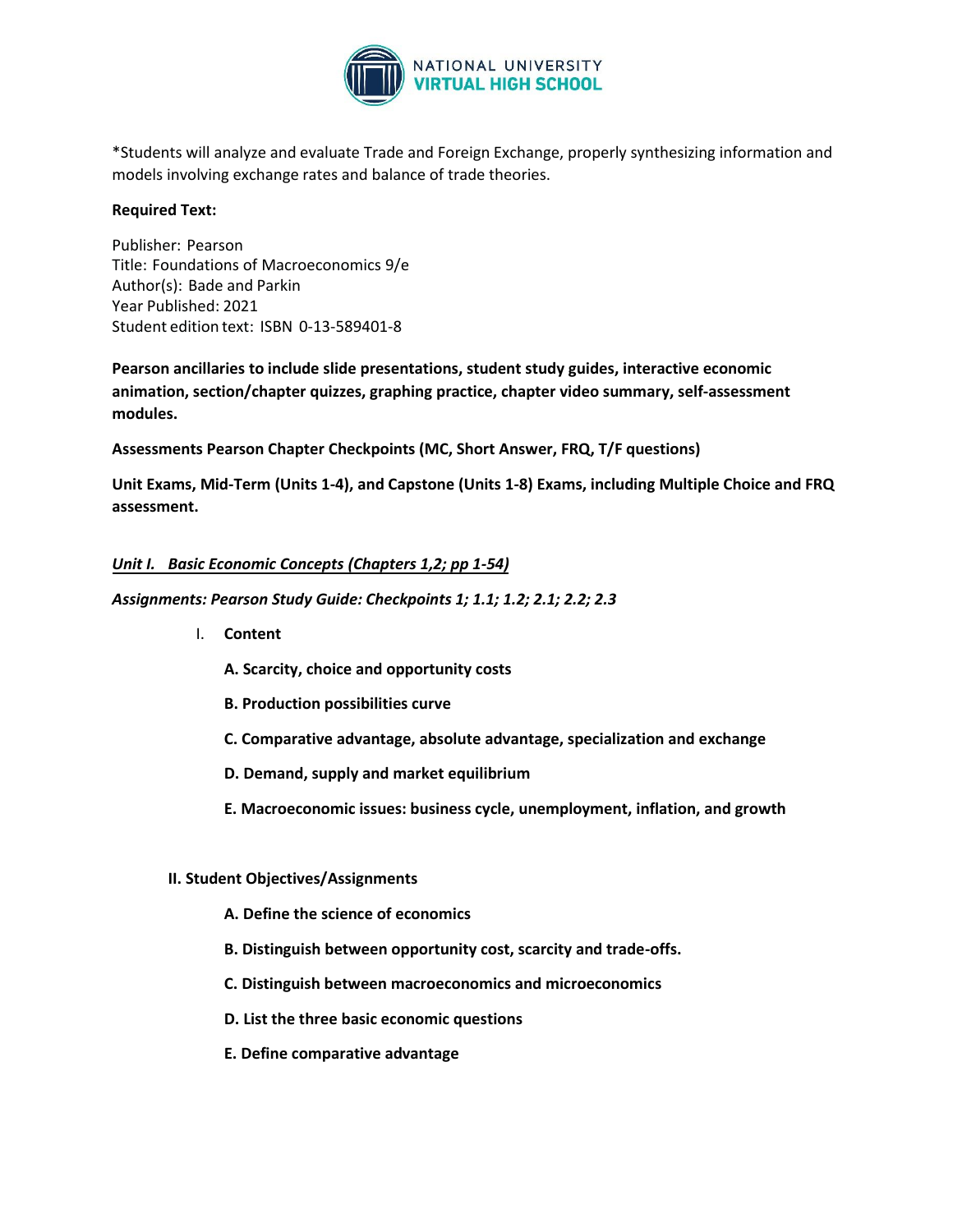

**F. Using both graphical and table analysis, show the benefit of employing comparative advantage**

- **G. Use a production possibilities curve to demonstrate opportunity cost and growth**
- **H. List the determinants of demand and supply curves**
- **I. Recognize which factors will cause demand curves or supply curves to shift**
- **J. Distinguish between changes in quantity demanded versus a change in demand**
- **K. Distinguish between changes in quantity supplied versus a change in supply**
- **L. Determine effects on price and quantity when equilibrium changes**

**M. Describe the macroeconomic performance in the United States and other countries—GDP, inflation, unemployment and other indicators**

- **III. Graphs and Diagrams to be mastered**
	- **A. Production Possibility Curve**
	- **B. Demand and Supply Equilibrium**
	- **C. Business Cycle**

#### *Unit II. Measurement of Economic Performance (Ch 3,4 pp. 57-110)*

*Assignments: Pearson Study Guide: Checkpoints 3.1; 3.2; 3.3; 3.4; 4.1; 4.2; 4.3; 4.4*

- **I. Content**
	- **A. National income accounts**
		- **1. Circular flow**
		- **2. Gross domestic product**
		- **3. Components of gross domestic product**
		- **4. Real versus nominal gross domestic product**
	- **B. Inflation measurement and adjustment**
		- **1. Price indices**
		- **2. Nominal and real values**
		- **3. Costs of inflation**
	- **C. Unemployment**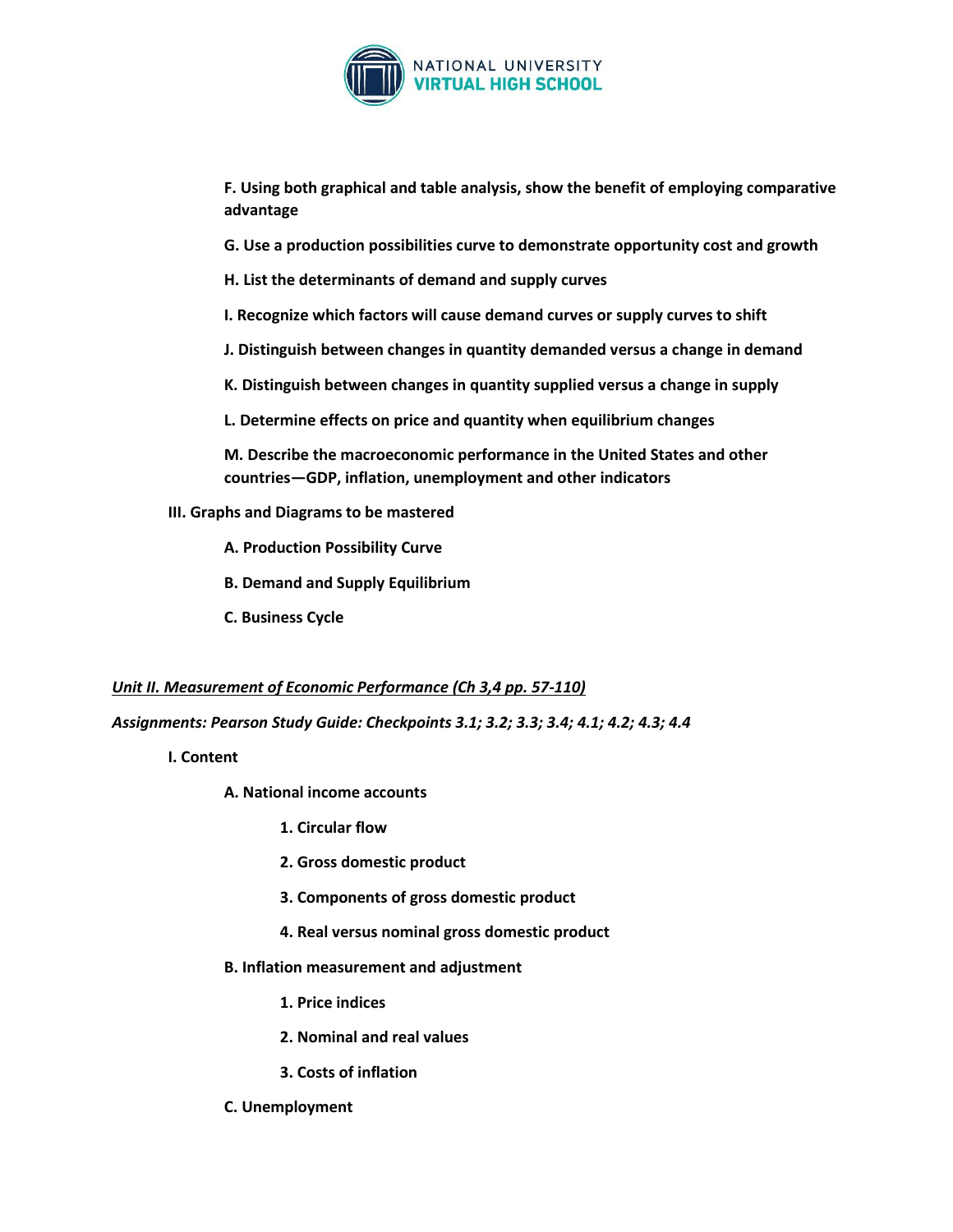

- **1. Definition and measurement**
- **2. Types of unemployment**
- **3. Natural rate of unemployment**

#### **II. Student Objectives**

- **A. Define Gross Domestic Product by expenditure and income approaches**
- **B. Distinguish between nominal GDP and real GDP**
- **C. Explain the limitations of GDP measures**
- **D. Define unemployment; list sources and types**
- **E. Define labor force participation rate**
- **F. Define the full employment level of GDP**
- **G. Distinguish between actual and potential GDP**
- **H. Explain the calculation of price indices—GDP deflator, CPI, PPI**
- **I. Use price indices to calculate real wages and real interest rates**
- **III. Graphs and Diagrams to be mastered**
	- **A. Circular Flow Diagram (simple and expanded)**
	- **B. Effect of Minimum Wage on Labor Market**
- **IV. Formulas to be mastered**
	- **A. Gross Domestic Product (GDP) = Consumption Spending + Government Spending +Investment Spending +Net Export Spending (GDP=C+G+I+Xn)**
	- **B. Disposable Income (DI) = Personal Income—Taxes + Transfers**
	- **C. Per Capita GDP**
	- **D. Calculation of Real GDP using an Index**
	- **E. Labor Force Participation Rate**
	- **F. Unemployment Rate**
	- **G. Natural Rate of Unemployment**
	- **H. Price Indexing and Consumer Price Index, Producer Price Index**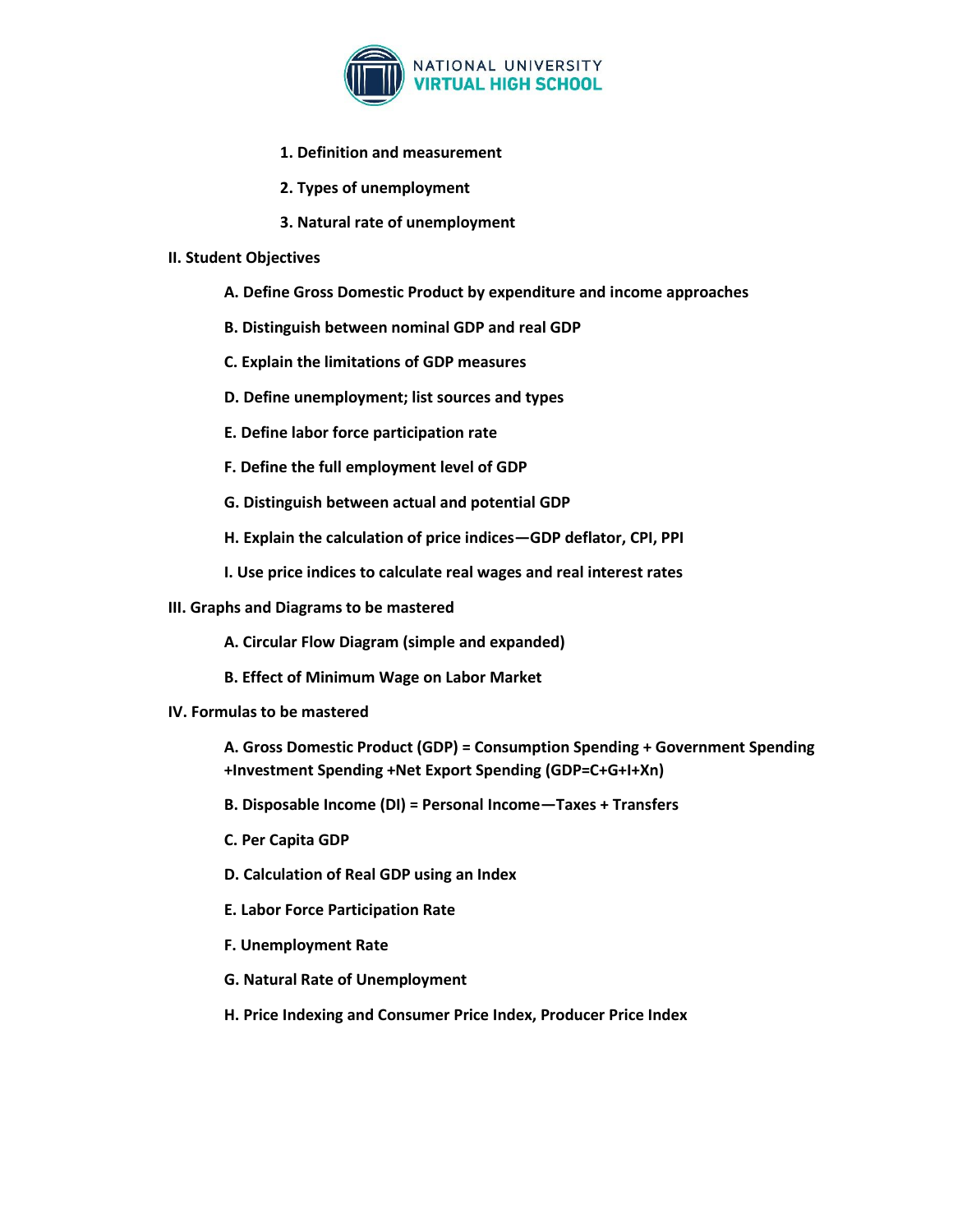

# *Unit III. National Income and Price Determination (Ch 5,6,7 pp. 113-186)*

*Assignments: Pearson Study Guide: Checkpoints 5.1; 5.2; 5.3; 6.1; 6.2; 6.3; 7.1; 7.2; 7.3*

#### **I. Content**

- **A. Aggregate demand**
	- **1. Determinants of aggregate demand**
	- **2. Multiplier and crowding-out effects**
- **B. Aggregate supply**
	- **1. Short-run and long-run analyses**
	- **2. Sticky versus flexible wages and prices**
	- **3. Determinants of aggregate supply**
- **C. Macroeconomic equilibrium**
	- **1. Real output and price level**
	- **2. Short and long run**
	- **3. Actual versus full-employment output**
	- **4. Economic fluctuations**

#### **II. Student objectives**

**A. List the determinants of aggregate demand**

**B. Distinguish between changes in AD and a change in price level causing movement along the AD curve**

- **C. List reasons why the aggregate demand curve is down sloping**
- **D. List the determinants of aggregate supply**

**E. Distinguish between changes in AS and a change in price level causing movement along the AS curve**

**F. Explain and demonstrate the shape of the aggregate supply curve in the short and long run; define and show the full-employment level of output (Qf)**

**G. Determine the importance of the shape of the AS curve on the effects of change in the AD curve**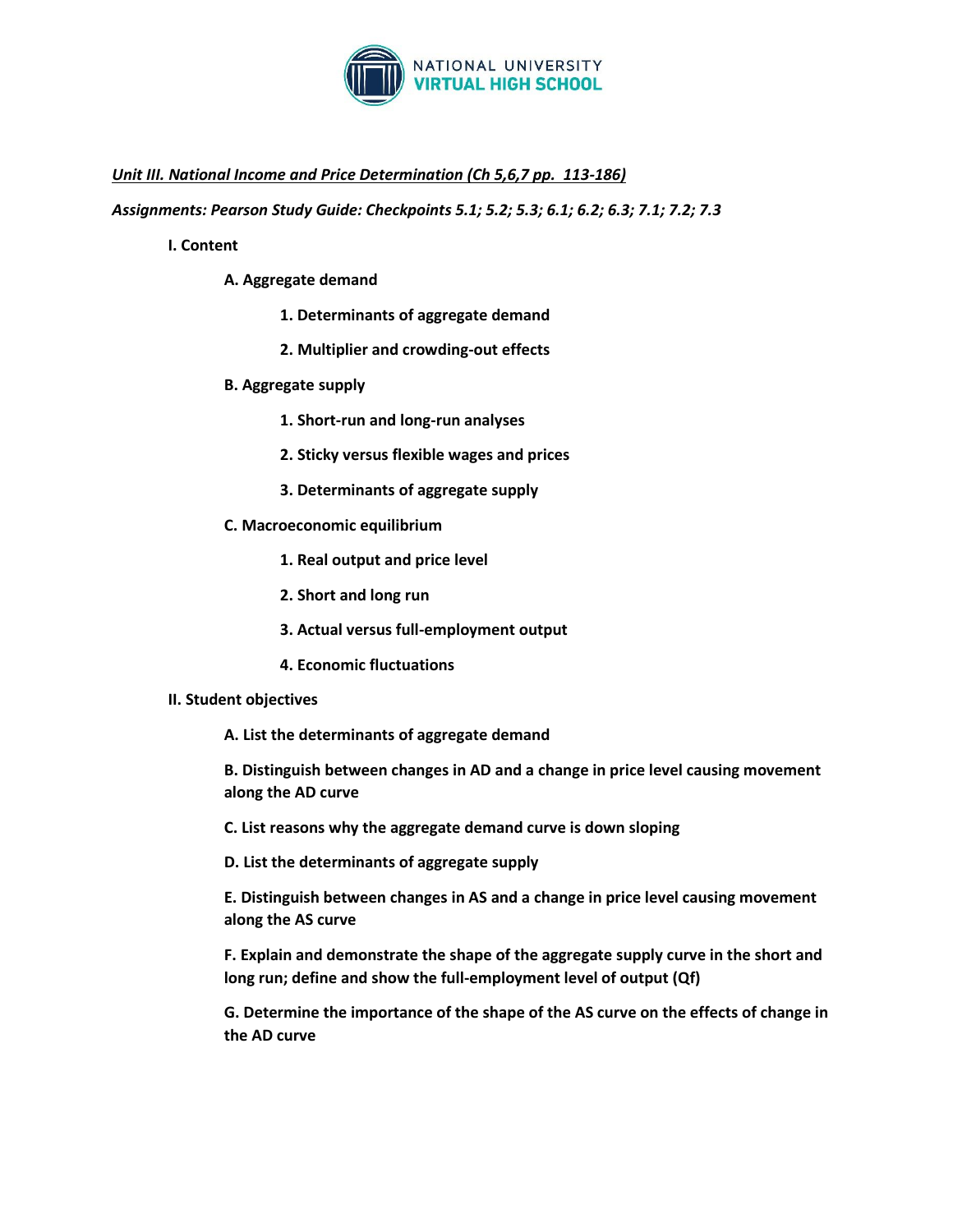

**H. Determine equilibrium using an aggregate demand/aggregate supply graph and show the effects on price level and Real GDP when equilibrium changes in both the long and the short run**

**I. Given data, determine the size of the spending multiplier and assess is impact on aggregate demand**

**J. Define Fiscal Policy—discretionary and non-discretionary**

**K. Define and measure the effect of built-in stabilizers on the economy**

**L. Using AD/AS analysis, show the effect on price level and RDGP of changes in fiscal policy**

**M. Define the balance budget multiplier**

**N. Distinguish between sticky-price and sticky-wage models and flexible price and wage models; identify the effect of these differences on the AS curve**

**III. Graphs and Diagrams to be mastered**

**A. Aggregate Demand/Aggregate Supply Model (Short-run and Long-run)**

- **B. Potential vs. Actual Output**
- **C. Recessionary Gap and Inflationary Gap**
- **D. Sources of Tax Revenue and Government Spending in US**
- **E. Expansionary and Contractionary Fiscal Policy effects**
- **IV. Formulas to be mastered**
- **A. Marginal Propensity to Consume (MPC)**
- **B. Marginal Propensity to Save (MPS)**
- **C. Spending Multiplier 1/MPS**

## *Unit IV. Financial Sector: (Ch 8,9, 10 pp. 189-262)*

*Assignments: Pearson Study Guide: Checkpoints 8.1; 8.2; 9.1; 9.2; 9.3; 9.4; 10.1; 10.2; 10.3*

**I. Content** 

**A. Money, banking and financial markets**

- **1. Definition of financial assets: money, stocks, bonds**
- **2. Time value of money (present and future value)**
- **3. Measures of money supply**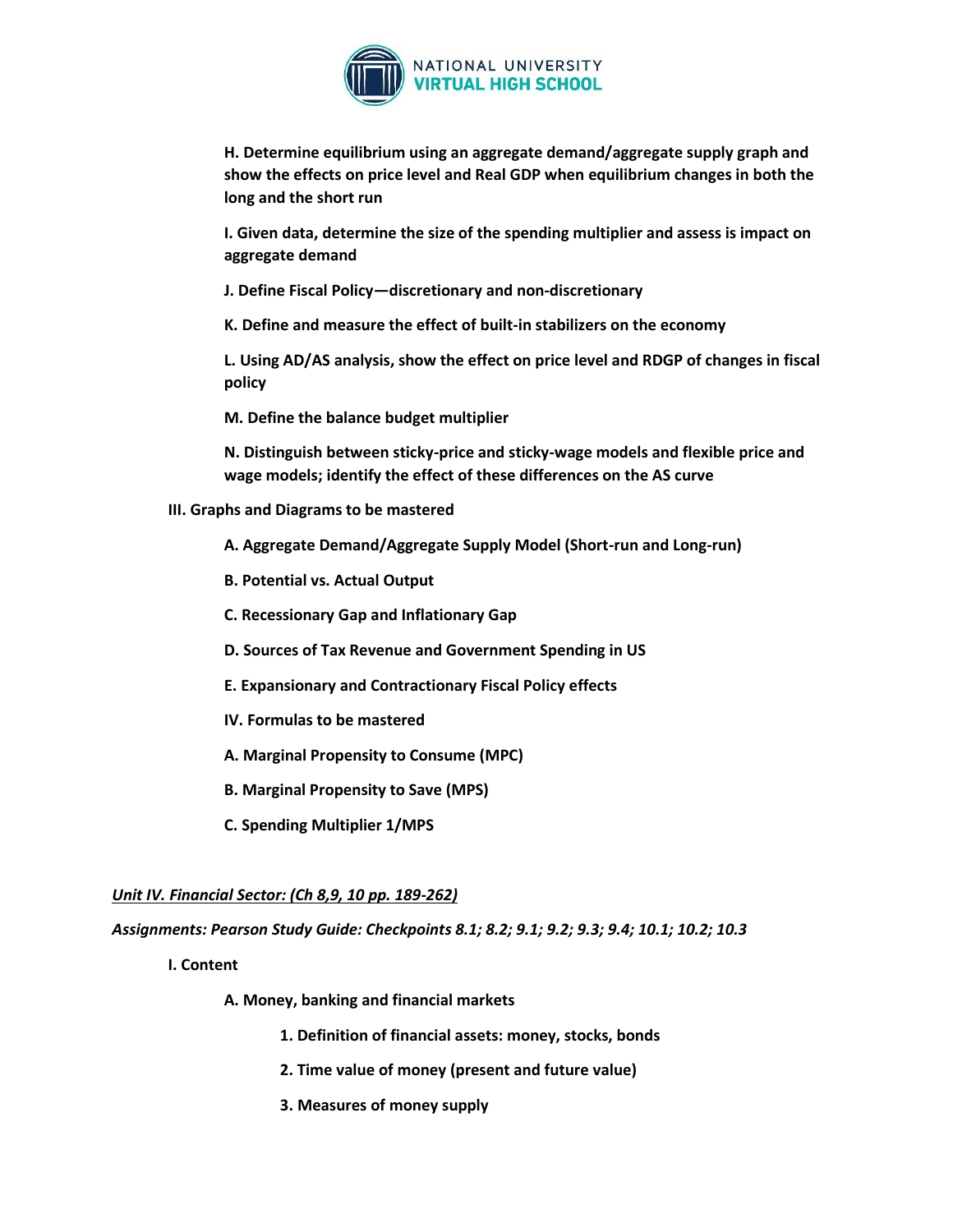

- **4. Banks and creation of money**
- **5. Money demand**
- **6. Money market**
- **7. Loanable funds market**
- **B. Central bank and control of the money supply**
	- **1. Tools of central bank policy**
	- **2. Quantity theory of money**
	- **3. Real versus nominal interest rates**

#### **II. Student Objectives**

- **A. Define and list factors influencing money demand**
- **B. Define money supply**
- **C. Explain the financial system and define various types of financial assets**
- **D. Define the Savings — Investment Spending Identity**
- **E. Demonstrate understanding of the time value of money**
- **F. Define a fractional banking system**
- **G. Explain the role of the Federal Reserve System in the economy**
- **H. Identify and examine the tools of central bank policy and their impact on money supply and interest rates**
- **I. Describe the process of money creation and multiple-deposit expansion**

**J. Given data, determine the size of the money multiplier and assess its impact on the money supply**

- **K. Distinguish between nominal and real interest rates**
- **III. Graphs and Diagrams to be mastered**
	- **A. Money Market: Demand and Supply of Money and Equilibrium**
	- **B. Loanable Funds Market Demand and Supply of Loanable Funds and Equilibrium**
	- **C. TED spread**
- **IV. Formulas to be mastered**
	- **A. Money Supply measurements (M1 and M2)**
	- **B. Present Value**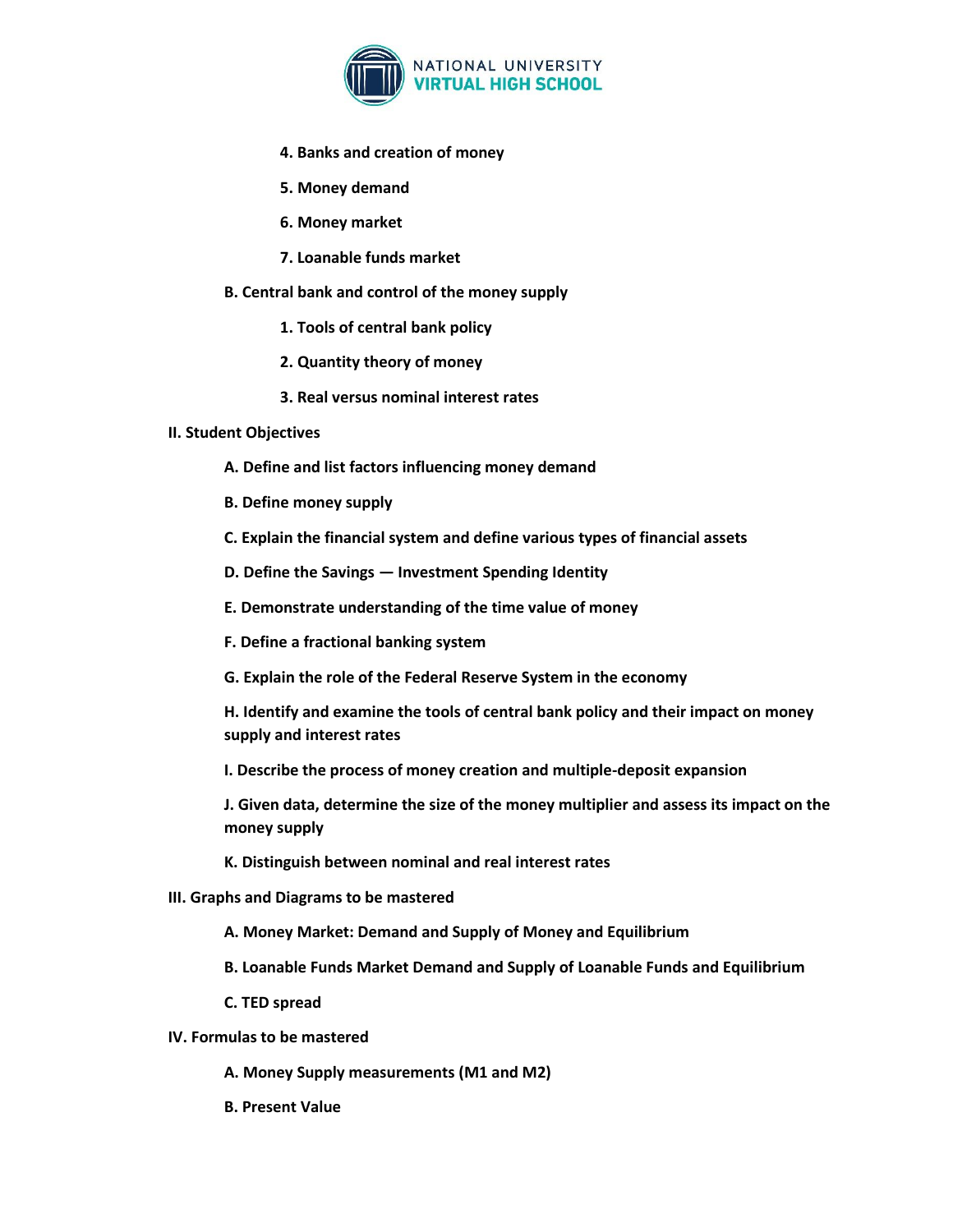

## **C. Money Creation by the banking system**

**D. Money Multiplier**

# *Unit V. Stabilization Policies (Ch 11, 12, 13 pp. 265-346)*

*Assignments: Pearson Study Guide: Checkpoints 11.1; 11.2; 11.3; 11.4; 12.1; 12.2; 12.3; 13.1; 13.2; 13.3*

- **I. Content** 
	- **A. Fiscal and monetary policies**
		- **1. Demand-side effects**
		- **2. Supply-side effects**
		- **3. Policy mix**
		- **4. Government deficits and debt**
	- **B. Inflation and unemployment**
		- **1. Types of inflation**
			- **a. Demand-pull inflation**
			- **b. Cost-push inflation**
		- **2. The Phillips curve: short run versus long run**
		- **3. Role of expectations**
- **II. Student objectives**

**A. Assess the effect of fiscal and monetary policy on real output, price level and the level of employment in the long and short run**

**B. Gain understanding of how an economy responds to a short-run shock and adjusts in the long run in the absence of any public policy actions**

**C. Examine the economic effects of government deficit budgets including "crowding out"**

**D. Consider issues surrounding the size and burden of the national debt**

**E. Gain understanding of inflation-unemployment tradeoffs using short and long run Phillips curve analysis**

**F. Show the causes of inflation on an AD/AS model**

**G. Define the quantity theory of money**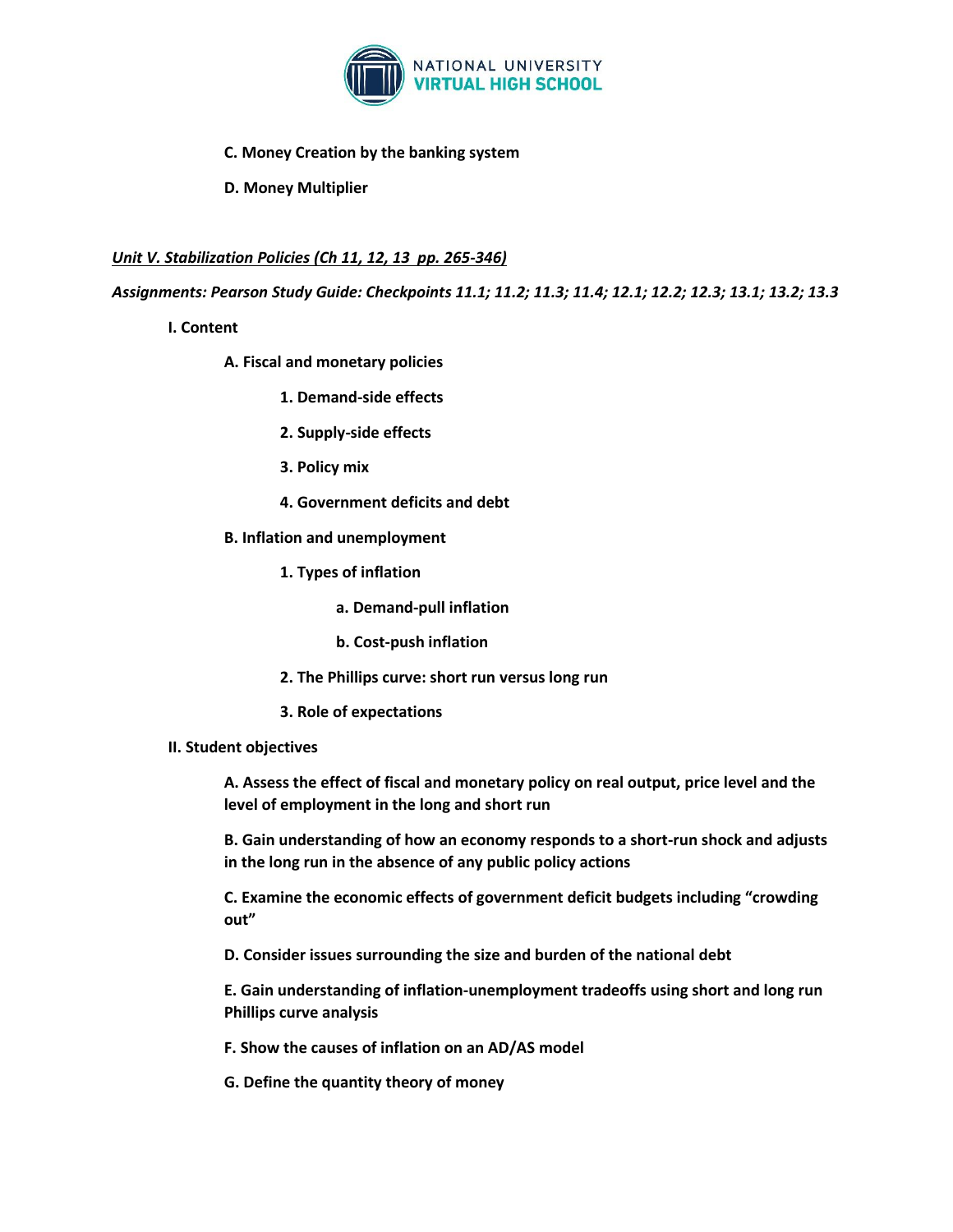

- **H. Speculate on the role of inflationary expectations on price level and output**
- **III. Graphs and Diagrams to be mastered**

**A. Money Market Model: Effect of policy actions on interest rate**

**B. Money Market Model: Setting the Federal Funds rate**

**C. Money Market Transition Mechanism: Short run and long run effects of expansionary and contractionary policy changes**

**D. Tracking Monetary Policy Using the Output Gap, Inflation and the Taylor Rule**

**E. Long-Run Determination of the Interest Rate**

**F. Classical Model of Price Level**

**G. Cyclical Unemployment and the Output Gap**

**H. Short Run Phillips Curve**

**I. Short Run Phillips Curve showing Supply Shocks; showing expected inflation**

**J. Long Run Phillips Curve and NAIRU (non-accelerating rate of unemployment)**

**K. The Fischer Effect**

**L. Fiscal Policy with a Fixed Money Supply**

*Unit VI. Economic Growth (Ch 14, 15, 16 pp. 349-419)*

*Assignments: Pearson Study Guide: Checkpoints 14.1; 14.2; 14.3; 14.4; 15.1; 15.2; 15.3; 16.1; 16.2; 16.3*

- **I. Content**
	- **A. Investment in human capital**
	- **B. Investment in physical capital**
	- **C. Research and development, and technological progress**
	- **D. Growth policy**
- **II. Student Objectives**
	- **A. Define economic growth and list the factors that stimulate growth**
	- **B. Assess the role of productivity in raising real output and standard of living**
	- **C. Suggest how public policies stimulate economic growth**
- **III. Graphs and Diagrams to be mastered**
	- **A. Trade-off between Investment and Consumer Goods**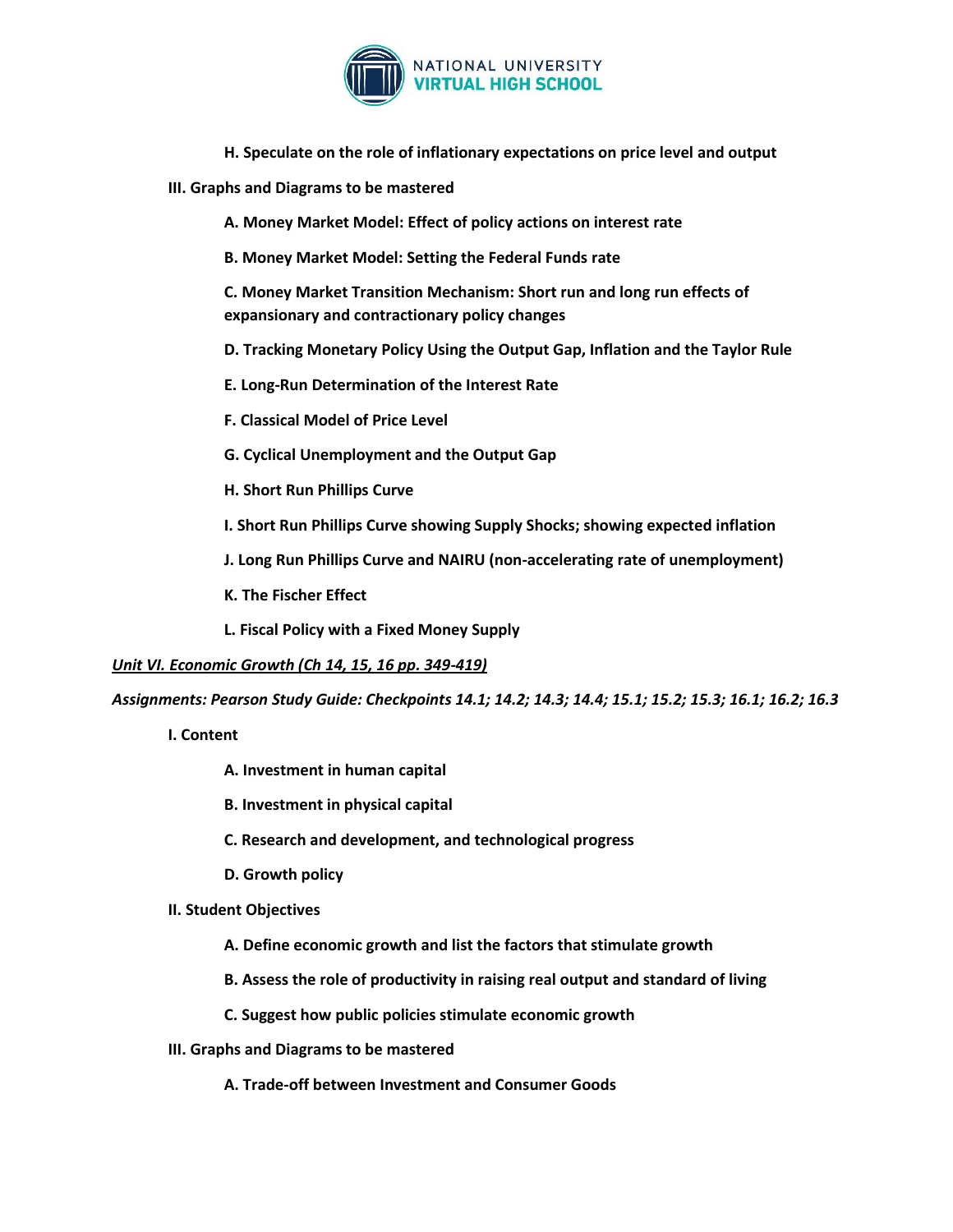

**B. Short Run movements along Long Run Aggregate Supply**

**C. Long Run Aggregate Supply Curve and Economic Growth**

**IV. Formulas to be mastered**

**A. Real GDP per Capita**

**B. Rule of 70**

**C. Aggregate Production Function**

*Unit VII. Open Economy: International Trade and Finance (Ch 17, 18, 19 pp. 423-500)*

*Assignments: Pearson Study Guide: Checkpoints 17.1; 17.2; 17.3; 18.1; 18.2; 19.1; 19.2*

**I. Content**

**A. Balance of Payments accounts**

- **1. Balance of trade**
- **2. Current account**
- **3. Capital account**
- **B. Foreign exchange market**

**1. Demand for and supply of foreign exchange**

- **2. Exchange rate determination**
- **3. Currency appreciation and depreciation**
- **C. Net exports and capital flows**
- **D. Links to financial and goods markets**
- **II. Student objectives**

**A. Explain how the balance of payments accounts are recorded**

**B. Explain the effect of trade restrictions**

**C. List the factors that influence equilibrium foreign exchange rates**

**D. Using demand/supply analysis, show how market forces and public policy affect currency demand and currency supply**

**E. Define currency appreciation and depreciation and relate to graphical analysis**

**F. State the effects of appreciation and depreciation on a country's net exports**

**G. Understand how changes in net exports and capital flows affect financial and goods markets**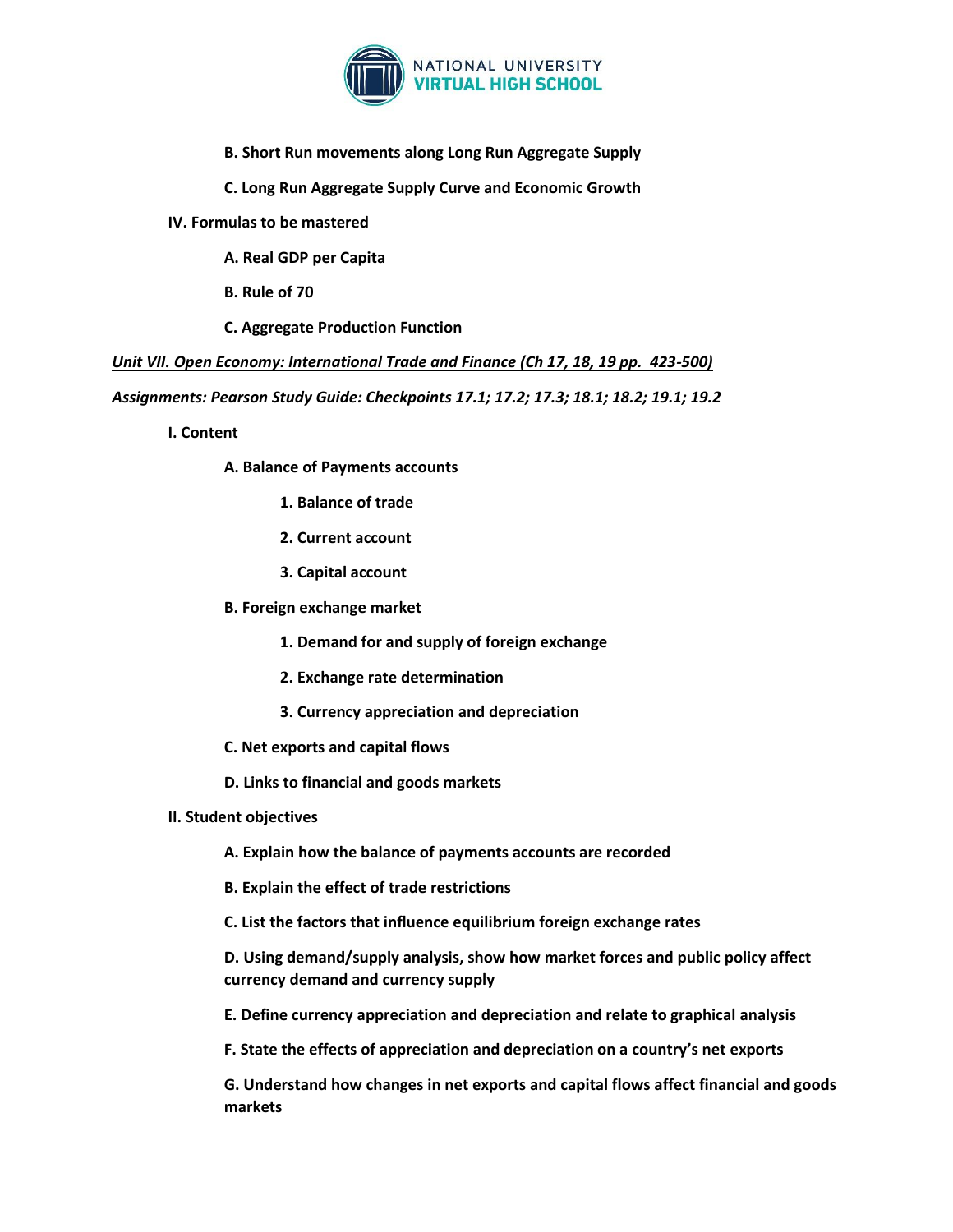

## **III. Graphs and Diagrams to be mastered**

- **A. Balance of Payments Accounts**
- **B. International Capital Flows**
- **C. Foreign Exchange Markets**
- **D. Fixed Exchange Markets and Market Intervention**
- **E. Monetary Policy Effects and the Exchange Rate**

## *Unit VIII. Review/ Final*

**A. Review Models**: Production Possibilities Curve, Market Demand and Supply, Aggregate Demand and Supply and LRAS, The Philips Curve, The Money Market, Bank Balance Sheets, The Loanable Funds Market, Foreign Exchange (FOREX)

#### **B. Final Exam**

#### **NUVHS Grading Scale:**

| Letter Grade | Percentage Earned |
|--------------|-------------------|
| А            | $95%+$            |
| $A -$        | $90\% - 94.9\%$   |
| $B+$         | 87% - 89.9%       |
| B            | 84% - 86.9%       |
| B-           | 80% - 83.9%       |
| $C+$         | 77% - 79.9%       |
| C            | 74% - 76.9%       |
| $C -$        | 70% - 73.9%       |
| D+           | 67% - 69.9%       |
| D            | 64% - 66.9%       |
| D -          | $60\% - 63.9\%$   |
| F            | 59% and lower     |

#### **SUPPORT**

At NUVHS you will have access to multiple support teams. Who you contact will depend on the questions you have. Always start by contacting your teacher through the Message Center in the course. Your teacher should be able to answer your question, but if they can't, then they will direct you to another support team. If you have questions about any of the course content, your grades, or course policies, you should contact your instructor.